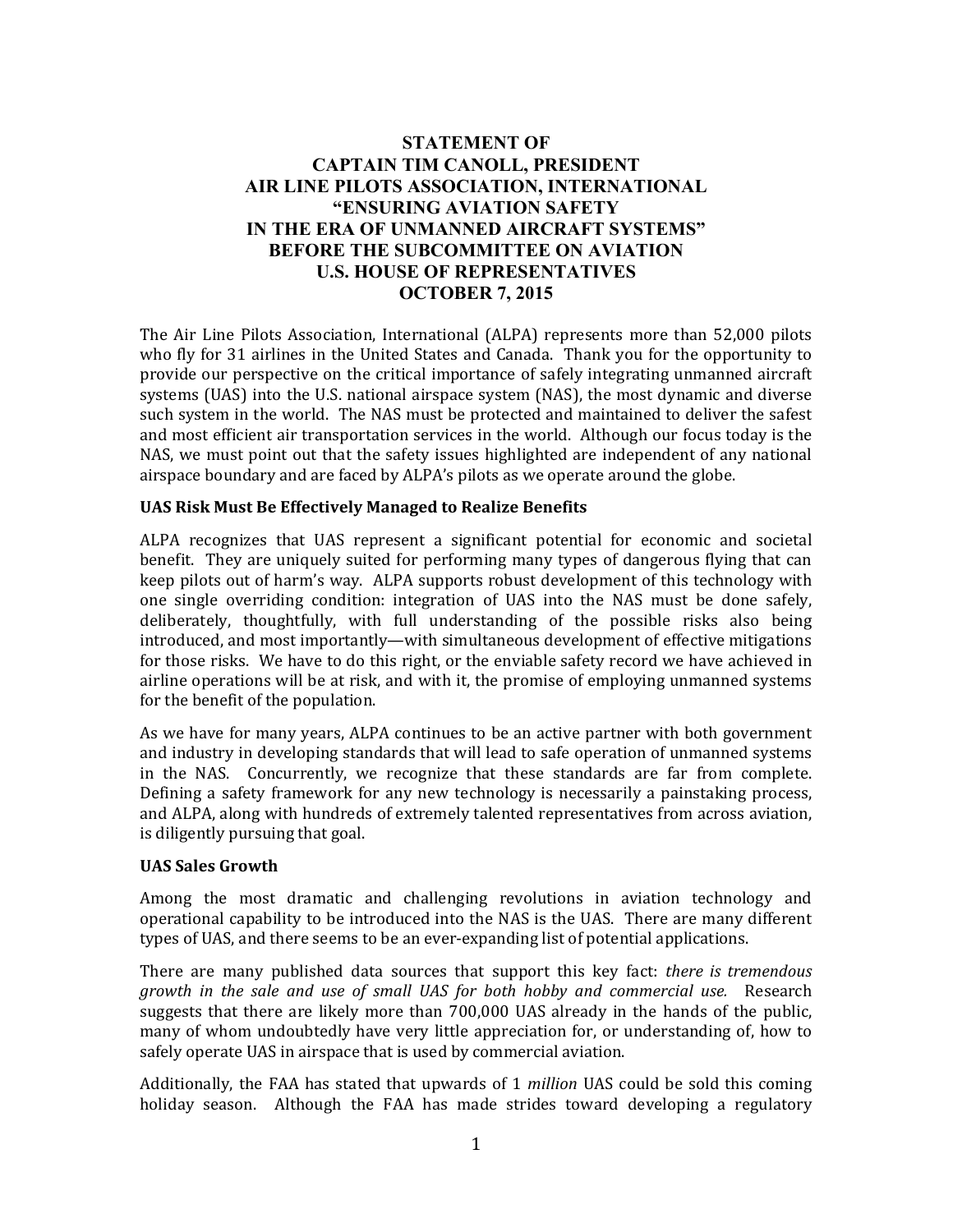framework for the operation of some of these aircraft, much work remains. In the meantime, the FAA is publishing data that increasingly point to a UAS threat to safe operation of airline aircraft. Immediate action is required to address the documented hazards.

## **FAA Addresses Commercial Small UAS Operations**

The FAA has taken initial steps to allow small UAS (sUAS, under 55 pounds) to begin operating in the airspace system with multiple restrictions intended to mitigate risk. The FAA has established an interim process of approval of commercial operations on a case-bycase basis. This is often referred to as the "Section 333 process" because the FAA's use of this strategy is based on that section of the most recent FAA authorization.

In addition to the interim approval process, the FAA published a notice of proposed rulemaking (NPRM) on Feb. 23, 2015, that addressed the commercial operations of sUAS. The NPRM, which was significantly based on FAA's 2009 recommendations of the Small UAS Aviation Rulemaking Committee, established a proposed framework for commercial operators to operate their sUAS. The NPRM formally established the definition of an sUAS, established pilot qualifications, and created operational limitations.

By the end of the notice's 60-day comment period, the FAA had received more than 4,000 comments. While ALPA supports the FAA's efforts to properly establish regulations for commercial sUAS operations, ALPA and other organizations encouraged the FAA to make some substantial changes.

The FAA is now reconciling ALPA's comments along with all of the others and will ultimately issue a final rule. Between the Section 333 process and the eventual sUAS rule, commercial operators are well on their way to having a defined path for approved NAS operations and a path for expansion of operations while insuring safety.

## **The FAA Needs to Address All UAS to Ensure Safety Immediately**

The standards for some of the key capabilities of UAS, and the recommendations for the wide variety of rules that must be changed or developed to accommodate large UAS, are still years away. As a result, for the foreseeable future, without additional FAA action there will be no rules for the following UAS operations:

- Non-commercial operations by companies (e.g., pipeline or power line patrol by the pipeline/power line company employees)
- Recreational/hobbyist small and large UAS
- Commercial large UAS

ALPA recognizes that the commercial operations of large UAS are not developing as quickly as sUAS used for commercial, recreational and corporate operations. The FAA presently has rulemaking underway that addresses only one of these four types of UAS operations. The tremendous growth of sUAS in just the last 24 months when measured against the limited rules that the FAA has under way is inconsistent with the needs of the country for safe integration of UAS.

## **Recent FAA Incident Report Data Is Demonstrative of ALPA Safety Concerns**

This August, the FAA published a list of pilot reports on UAS encounters. ALPA reviewed the 764 events, which cover only a 10-month period from November 2014 through August of 2015. Both the volume of events and many of the event descriptions are sobering reminders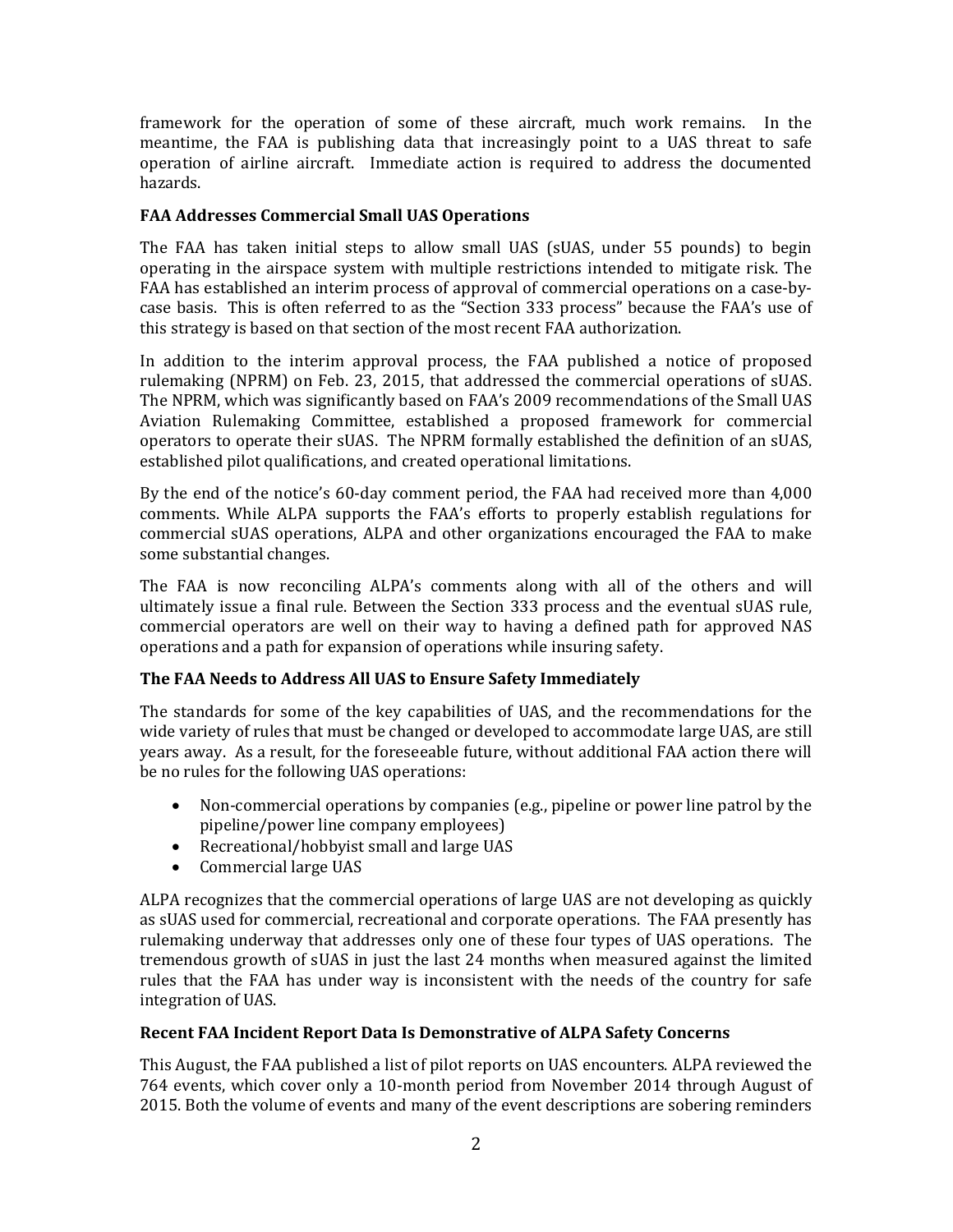to the industry that the risk of a collision between a UAS and an airline aircraft has increased significantly. Consider these sample summaries (ALPA paraphrase):

### New Jersey:

- 07/16/2015 Summary: Regional turboprop aircraft on a one-mile final approach to Runway 11 reported a remote controlled aircraft 50 feet below at Weequahic Park.
- 08/09/2015 Summary: Several aircraft on final to Newark Liberty International Airport reporting unidentified drone operating directly on final approach to Runway 4 right. The drone was reported to be at altitudes between 2,000 and 3,000 feet, between 8 miles and 13 miles out on the final approach. Three aircraft reported the drone in sight.

#### Oregon

- 05/17/2015 Summary: Regional jet at 1,000 feet on a two-mile final for Runway 34 left. Pilot reported seeing a drone at  $600$  to  $700$  feet off his left wing. It was approximately 400 to 500 feet from the aircraft. The drone was described as a yellow hobby-style helicopter with four rotors the size of a large bird.
- 07/21/2015 Summary: Turboprop commercial freight aircraft reported a "drone" at 1,100 feet on base for Runway 28 left over "Rocky Butte" (a hill approximately 2.5 miles southeast of Portland International Airport)

### Washington

- 07/15/2015 Summary: Regional jet reported a drone at 2,400 feet on a 5-mile final to Runway 16 right. The pilot reported that the drone was above him on final and appeared to be a black quadcopter.
- 04/27/2015 Summary: Jet airliner was descending through 3,500 feet on the downwind near Vashon Island (near Seattle) and sighted a deep blue metallic drone. The drone passed about  $100$  to  $200$  feet under his left wing and appeared to be traveling northwest.

ALPA also studied the work of others who have reviewed the FAA event data. The Center for the Study of the Drone, which is operated by Bard College in New York State, has indicated that of the total number of reported events in the database, 302 of the 764 reports were determined to be near misses. In other words, its analysis revealed that 39.5% of the FAA's events would potentially have met the FAA's near mid air collision (NMAC) criteria. In comparison, ALPA research of FAA data regarding manned-on-manned aircraft NMAC finds that a total of 41 NMAC reports were logged in the same period. It should be noted that FAA NMAC reports are voluntarily submitted and therefore likely not a comprehensive set of manned-on-manned NMAC reports.

It is clear that hundreds of NMAC of UAS over such a short time frame far exceeds an acceptable level of risk to manned aircraft in the NAS. Undoubtedly there will be many perspectives and opinions on what constitutes an acceptable level of risk. If the FAA UAS event data tallied 100 instead of 764, ALPA would still insist that there are too many unexpected encounters.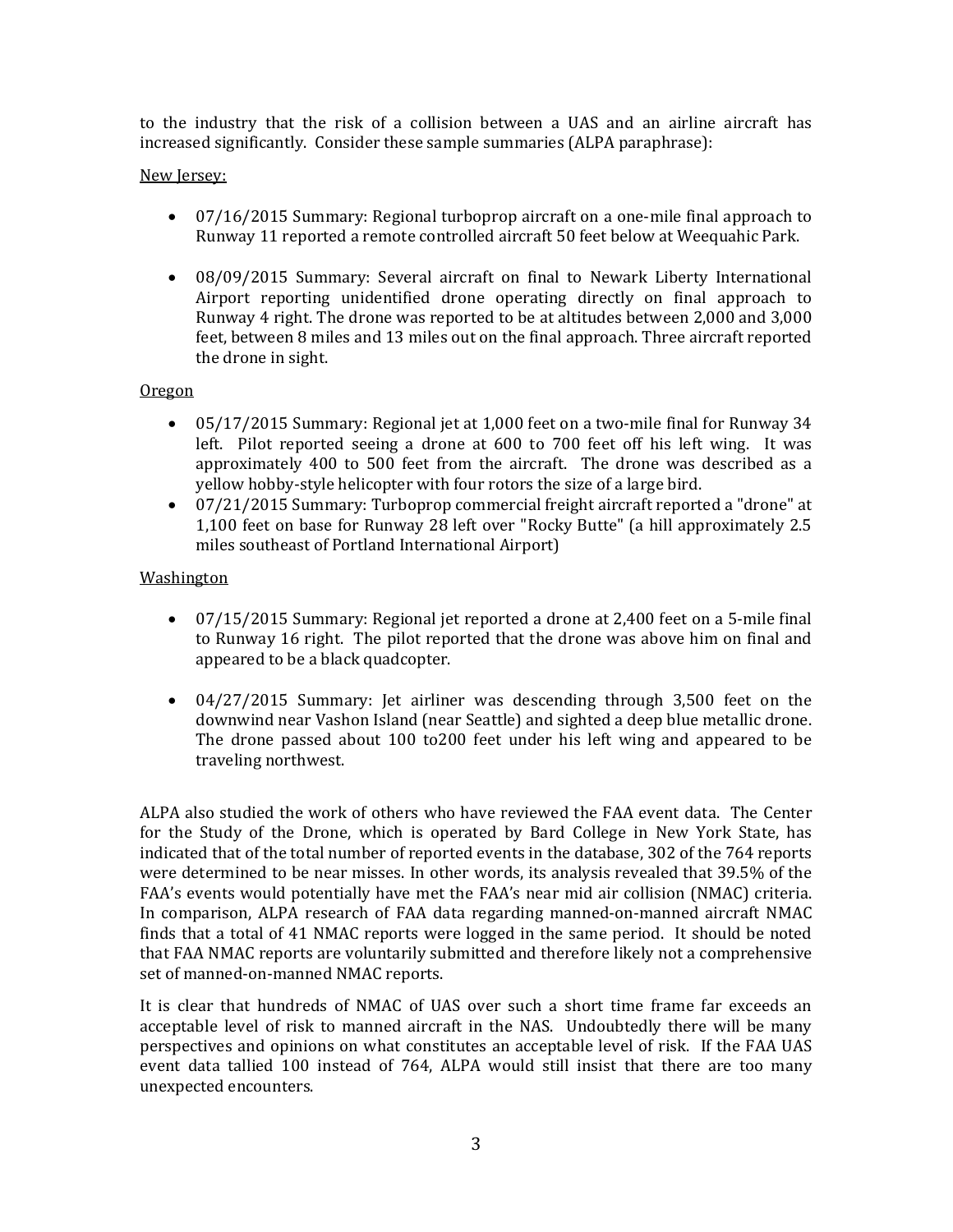Instead of discussing subjective opinions on the risk that UAS pose on manned aircraft, ALPA suggests that the FAA should invite ALPA and others in the industry to work collaboratively to reach an agreement on the level of risk that is deemed acceptable, and then work to implement solutions to achieve the targeted risk levels. The rate of UAS encounters needs to be reversed, and ALPA is ready and willing to immediately contribute in a meaningful way to reverse the growing trend of UAS encounters.

### **Non‐Commercial and Recreational UAS Operations Appear to Be a Major Source of Reported UAS Events**

Although the FAA has made progress in attempting to educate non-commercial and/or hobby users as to the safe operation of their aircraft through its "Know Before You Fly" campaign, no regulations exist that govern the operation of the aircraft or the training and experience of the pilots. ALPA believes that the vast majority of the many "close encounters" with unmanned aircraft reported by airline flight crews are the result of users who either do not understand the potential severity of operating near airports and aircraft, or are completely unaware that they are doing so. The massive growth of this segment clearly has outpaced the FAA's ability to effect safety standards that apply to it, yet the FAA remains responsible for the safety of all operations in the airspace. This is a significant gap that must be addressed. The FAA must have the ability to ensure the safety of the NAS regardless of the types of unmanned operations being conducted, and it must have the resources necessary to act on that mandate. As we have said before, we simply cannot afford to quantify this hazard by analyzing the damage after an unmanned system collides with an airliner.

## **UAS Frangibility Is Questionable and Untested**

ALPA is concerned about the impact of sUAS on an airline aircraft if there were a collision. There are numerous videos of UAS crashes online; in many cases the crashes occur without major damage to the camera and the visible parts of the sUAS. It appears that the sUAS are generally designed to be relatively rugged, as one would expect for a commercially viable product. This ruggedness however, needs to be evaluated in the context of the potential damage that an sUAS would impose on an airline aircraft should the two collide. We frequently hear the comment that most sUAS are small, lightweight plastic aircraft. While this is the case for the sUAS airframe itself, the multiple propulsion units, batteries, and onboard cameras are hard metal with a significant density that a bird, for instance, does not have. 

Airplane engines, windscreens, and other components may suffer the impact of such material without resulting in loss of the aircraft, but the damage would be nevertheless significant. Jet engines, for example, are notoriously susceptible to foreign object damage (FOD) typically caused by small, hard objects found all over airports – nuts, bolts, rocks, tools, etc. Damage of this type, while rarely noted in conjunction with an accident, costs the industry billions of dollars every year.

Similarly, we have seen just in the past few months the extensive damage done to an aircraft in flight by hail, shattering both pilots' windscreens and severely damaging every part of the airplane that was hit. Here again, catastrophe was averted by the robustness of the airplane design and the skill of the flight crew, but the seriousness of striking hard objects in flight was clearly illustrated. Based on our experience with FOD, hail, and other objects striking transport aircraft, ALPA recommends design evaluations, modeling, and testing the collision impact of some of the more popular sUAS.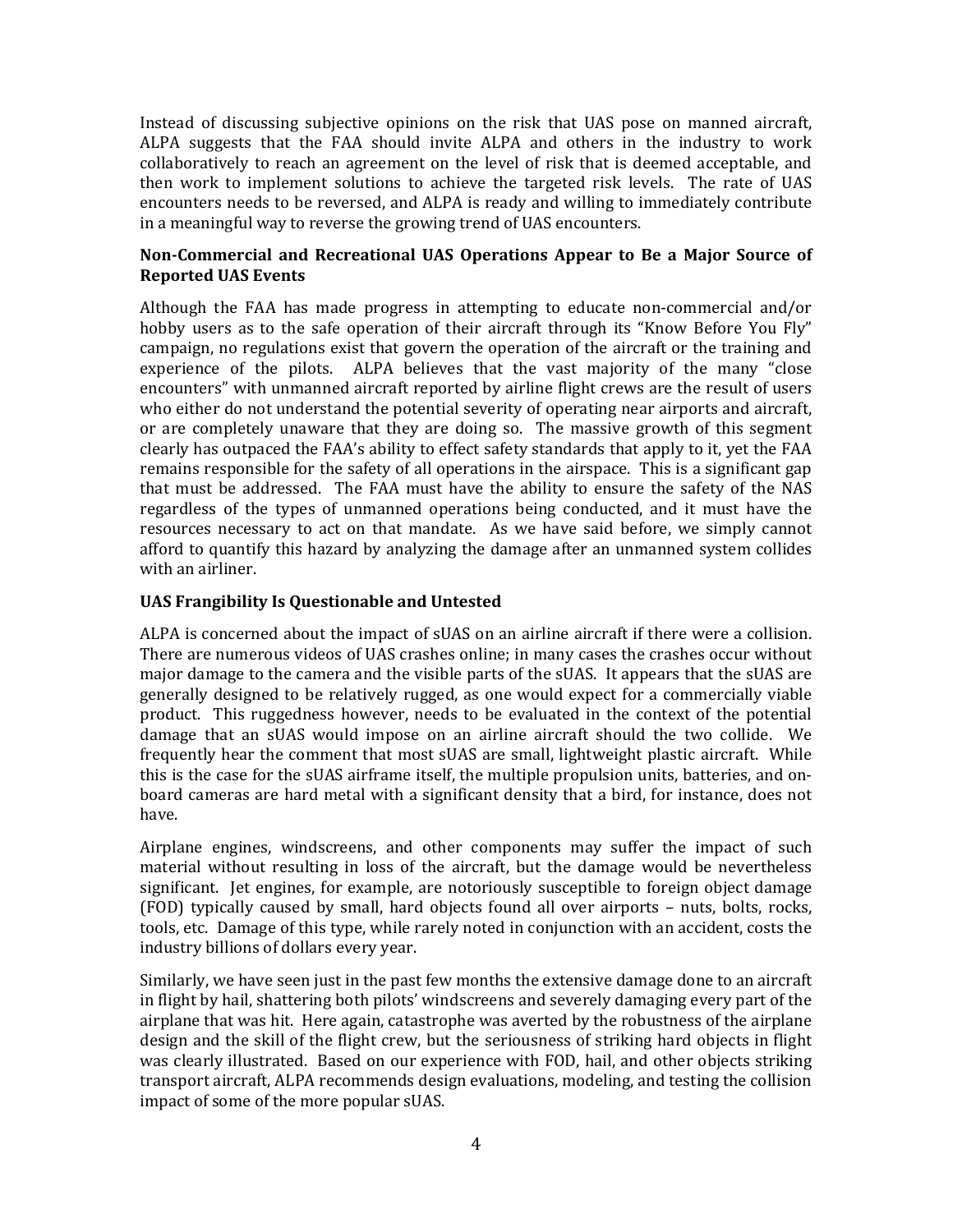#### **UAS Conspicuity – Data Suggests That They Are Difficult to See Until Close**

ALPA is frequently asked to explain how visible an sUAS is to a flight crew of an airline aircraft. There are medical studies about the limits of human visual acuity and some limited study data on distances at which a pilot perceives other aircraft. However, because UAS can be of essentially an infinite variety of sizes, shapes, and colors, studies regarding traditional aircraft do not provide a good guide. Factors such as size, shape, contrast with background, and movement relative to the observer are all factors that complicate a pilot's ability to see a UAS until it is extremely close and often too late to safely take evasive action. It is important to note that from a safety perspective, a pilot simply seeing an object in the airspace is only part of the process. The object must be seen with enough clarity and at such a distance that a pilot has the ability to identify the object and determine if evasive maneuvering is necessary to avoid a collision. To our knowledge, no specific quantifiable data on observing UAS from an aircraft moving nearly 200 mph in time to avoid collision exist. 

## **ALPA Members Encouraged to Report UAS Sightings**

In order to continue to track the rate of UAS encounters, ALPA has taken the initiative to encourage pilots who encounter an sUAS to follow their company guidance and, where applicable, file a report of the encounter with the FAA. A dedicated page on ALPA's website (www.alpa.org), available to anyone, not just members, helps pilots understand whether the encounter was likely reportable as a near mid air collision and provides web links and information needed to submit the necessary information.

#### **True UAS Integration: Much to Do to Achieve One Level of Safety**

While it is easy to focus on very near-term, dynamic growth and the recent news created by the FAA, it is important to understand the broader challenges that still exist for nationwide integration of UAS into the NAS. By way of review, UAS are grouped into two separate categories, generally based on weight. Aircraft that weigh 55 lbs. or less are defined as "small" UAS (sUAS) and unmanned aircraft that weigh more than 55 lbs. are considered "large." 

Small UAS are typically intended for use at low altitudes, in clear weather, and within sight of the pilot. However, the aircraft themselves are capable of achieving altitudes, speeds, and ranges that extend far beyond the intended limits of their use. In addition, applications are being developed to employ these aircraft in an autonomous role, meaning they could operate along a predetermined flight path without being under the direct control of a pilot. While the commercial applications for sUAS are expanding rapidly, so too is the appeal to hobby users. In both cases, the potential exists for these aircraft to stray into airspace occupied by other NAS users, most notably by airline aircraft near airports.

Large UAS aircraft can be as large as a small airliner and can operate essentially anywhere conventional aircraft operate, and in many cases have performance capabilities exceeding those of conventional aircraft. While differences in size, performance, and operational capabilities can vary greatly, there also exists a wide range of technology on the ground that forms the entire system that must be considered in evaluating the safety of integrating these aircraft into the NAS, not just the aircraft itself.

Until comprehensive solutions are developed and promulgated by the FAA, our overarching position is that no unmanned aircraft, public or civil, should be allowed unrestricted access to conduct flight operations into the NAS unless it meets all of the high standards currently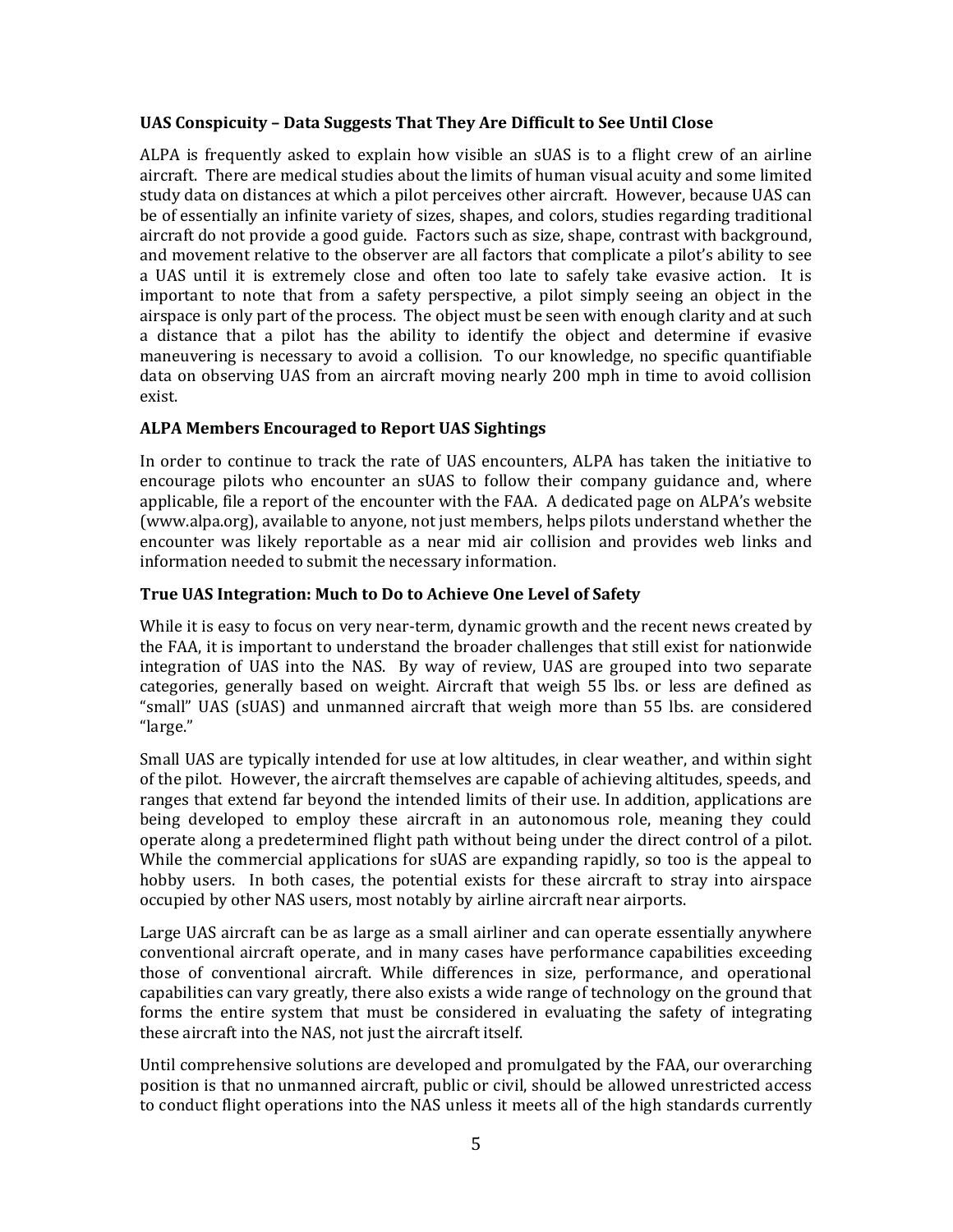required for every other airspace user. This means UAS must be designed to interoperate, with similar performance and functional requirements at the heart of their system, and have architectures embodying state-of-the-art safety technologies and system redundancies as required by currently certified commercial and general aviation airspace users. Of particular importance and concern is the ability of commercial aircraft operating in the NAS to safely perform see-and-avoid and collision avoidance maneuvers against UAS that may be operating in the same area.

ALPA's position is that the foundation of operating an aircraft, and the system functions therein, in a safe and responsible manner must be maintained at the same level of safety regardless of the location of the pilot or levels of automation. At the center of current commercial aviation flight operations is a well-trained, well-qualified professional pilot. A well-qualified pilot remains the single most important safety component of any commercial aircraft. A UAS should be able to operate as a part of the NAS, with similar certification standards and regulations to meet the target level of safety that is performed reliably and repeatedly by well-trained airline pilots and their aircraft in the NAS today. Accordingly, UAS operators performing commercial operations should be required to meet all the certification and equivalent safety requirements of a commercial operator. And the pilots flying the aircraft must meet equivalent training, qualification, and licensing requirements of pilots of manned aircraft in the same civil regulated airspace.

### **UAS Design Standard Challenges**

Unmanned operations are envisioned to afford possibilities and convenience that offer the attraction of a flying technology beyond the conventions and constraints of modern aviation. The reality is quite different; new UAS technology currently lack – but must have – the standardization of safely integrated and interoperable certified systems, which the FAA requires of commercial operators in the NAS today. Without mature safety standards and without technologies that have certification standards and regulations, safety in the NAS may be significantly and negatively impacted, introducing more vulnerability and risk to commercial airline operations and to an overburdened Air Traffic Control system.

Currently, the UAS technologies, safety, and certifications for an end-to-end solution for NAS integration are immature. Patience and, most importantly, collaboration are needed to diligently examine all of the barriers and successfully develop comprehensive and fully mature solutions prior to widespread operational implementation into the NAS. We simply cannot afford to miss critical steps in technological design standards and safety analyses in an attempt to hastily satisfy a market demand, because the impacts to the safety of the NAS could be profound, far outweighing any benefits.

The introduction of multiple variations of UAS without first completing comprehensive risk analysis, rigorous testing, and robust aircraft and pilot certifications would set back the progress accomplished in aviation safety while simultaneously losing the public's trust of safe air travel. We believe that all aviation stakeholders should examine UAS integration to determine how these platforms may impact their operations.

## **Technological Challenges Impacting Operations in the NAS**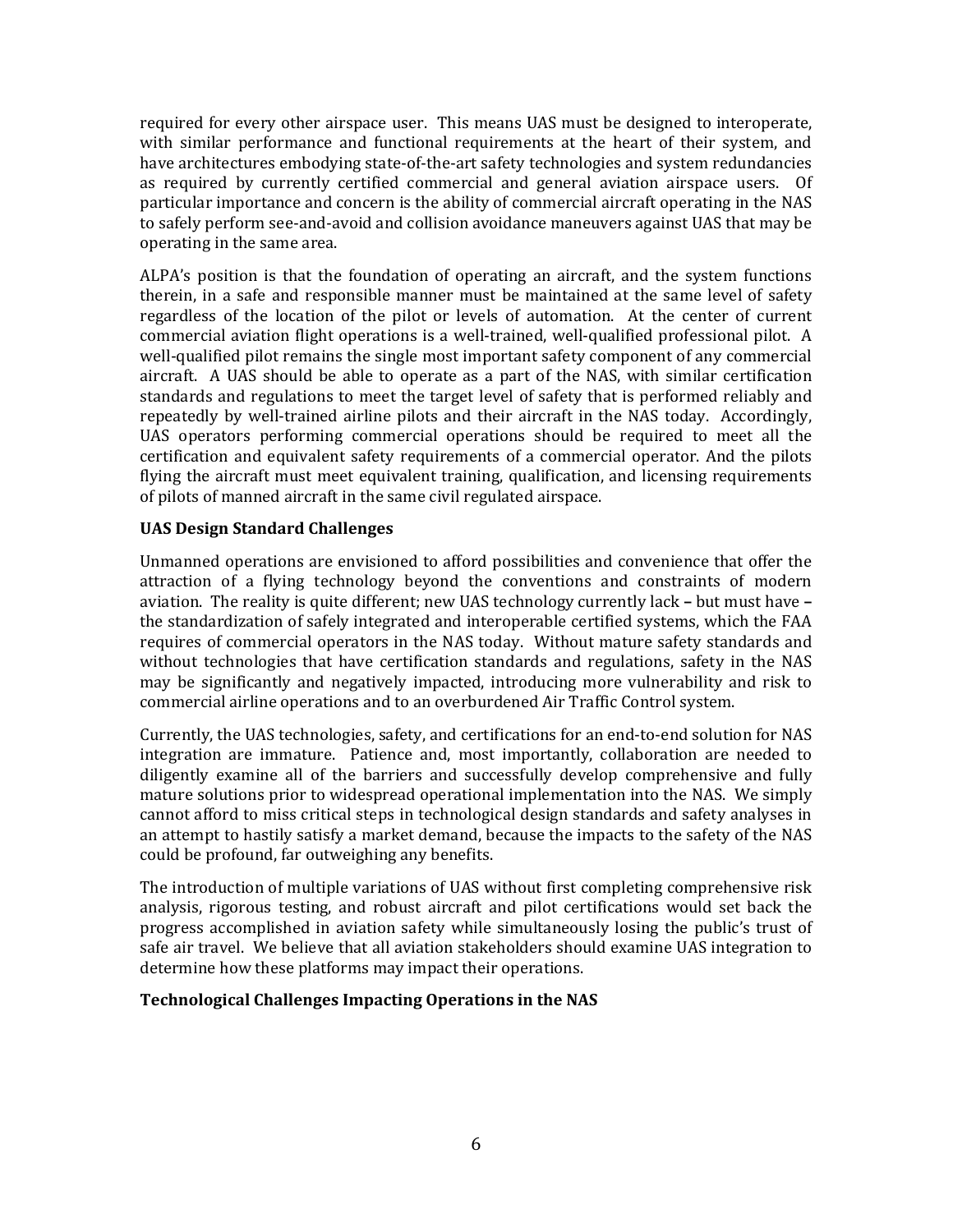A June 20, 2014, newspaper article<sup>1</sup> reported that  $47$  UAS accidents involving U.S. military and federal agencies' aircraft have occurred since 2001 – a safety record that no commercial business or airline could survive. These federal institutions have the authority to self-certify the airworthiness of their own UAS, which can involve modifying compliance with FAA certification standards to accommodate these agencies' unique mission requirements. This latitude and difference in priorities relative to commercial aviation is likely a contributing factor to the number of UAS accidents.

As such, it is easily understood that without the FAA's and other safety organizations' experience and collective guidance in aviation safety, lesser airworthiness standards and certification procedures will produce greater UAS accident rates. Moreover, these accident rates expose the importance of developing civil standards tailored explicitly to UAS technologies, airworthiness, and related certifications through established civil procedures.

Unlike their manned counterparts, a primary system on a UAS is the communication and control system  $(C<sup>2</sup>)$ . This system is what allows the pilot to remotely control the aircraft. The system transmits and receives command inputs (e.g., flight controls, navigation, aircraft status, and ATC communications) from the ground station via radio frequency to the unmanned aircraft (UA). The criticality of the  $C^2$  system becomes self-evident, as it is the most vital single-system link depended upon for the UAS to successfully and safely operate. Link failure – which is exactly analogous to the pilot of an aircraft suddenly disappearing from the cockpit – may cause a multitude of unintentional, cascading events. The sole dependence on this vital system is a necessary aspect of UAS operations, but its failure is one of the primary causal factors as to why UAS have had many accidents.

The primary  $C^2$  contributing failures are associated with latency issues  $-$  that is, the time between transmission and reception of a command to successfully operate the UAS. Unlike the human on-board pilot, whose control input is instantaneous, latency times can be from 3 seconds to as much as 30 seconds, perhaps more. When flying in the NAS, where immediate communication and required actions are expected to provide separation between aircraft, latency could cause more significant problems for ATC and manned aircraft in that airspace.

The varying degrees of UAS  $C^2$  vulnerabilities and failures creates complex safety issues for UAS integration. The  $C^2$  data, voice, and video requirements placed on operating UAS using radio waves or satellite create limitations that currently prevent UAS from performing to the safety level of manned commercial aircraft operations. If a UAS cannot maintain a  $C^2$ link, the normal expectation of a UAS to perform the critical functions of ensuring separation from terrain, obstacles, and other aircraft, as well as collision avoidance responsibilities, will unduly place safety burdens on other NAS users.

Manned aircraft flown by pilots in the NAS today use instrument flight rules (IFR) to take advantage of the benefits of FAA's ATC separation services. However, a pilot's responsibility to see and avoid to remain well clear of other aircraft is a constant responsibility in the pilot's line of work, regardless of who or what else is monitoring the flight. Simply stated, pilots visually scan the airspace, especially when traffic is being reported to them by ATC, to identify the aircraft in question when a traffic alert is initiated or simply when a flight crew is flying into an airport that may not have a control tower to avoid all potential conflicts. The UAS needs to be equipped with the technological ability to maintain well clear of and

 <sup>1</sup> "When Drones Fall from the Sky," *Washington Post*, June 20, 2014.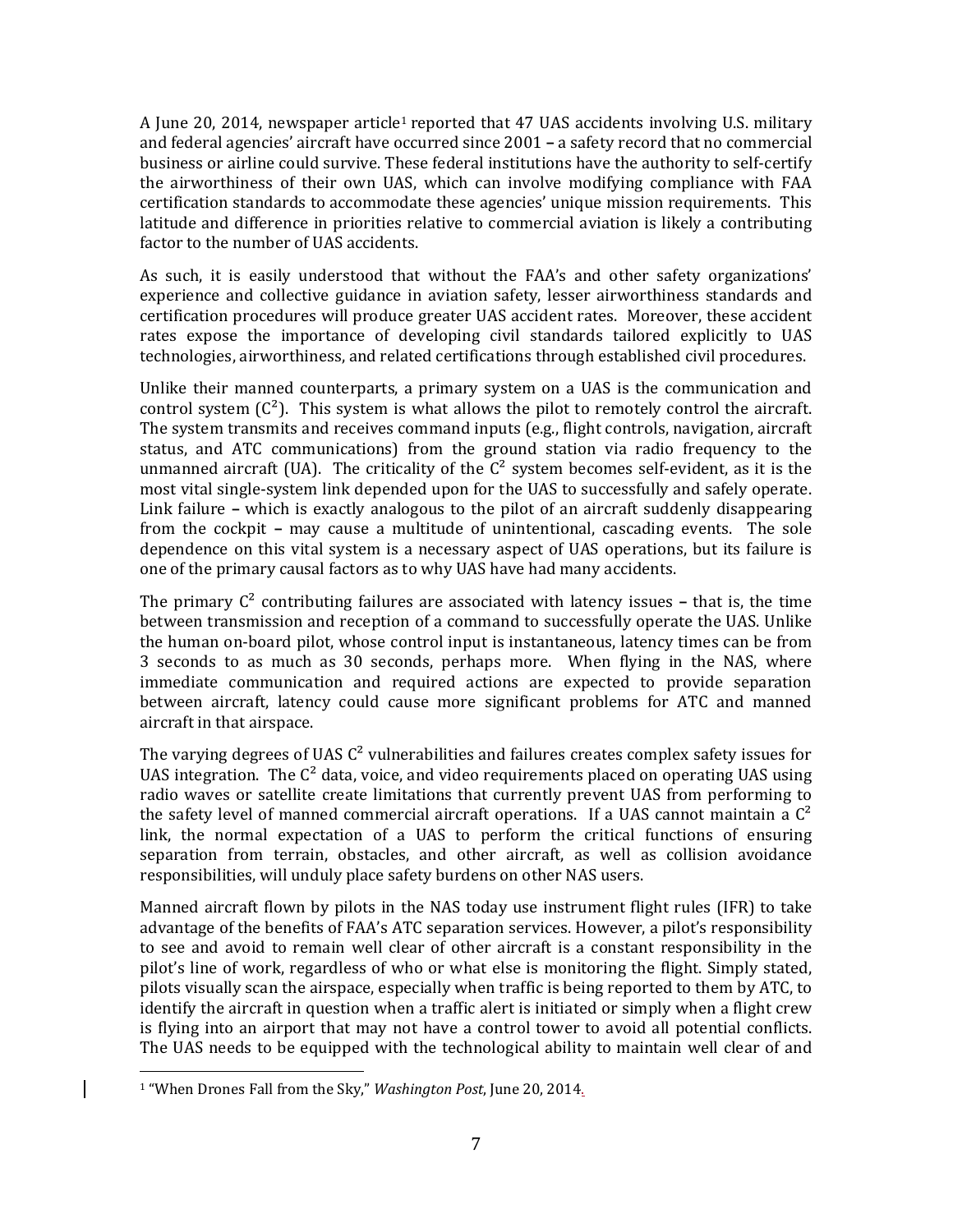avoid collisions with other operators if it is to truly replicate the actions expected of every aircraft in the NAS.

A robust and safe UAS design should never result in the transference of safety responsibility **–** such as that for maintaining separation – to other operators and users. Accordingly, one of the most important capabilities vet to be developed for UAS operations is the detect and avoid (DAA) technology that is fully capable of performing two primary functions: staying well clear of other aircraft and, if that fails, retaining the ability to avoid an imminent collision using an active collision avoidance technology. While those capabilities in manned aircraft are accomplished by a combination of pilot skill and electronic means, UAS must solely rely on electronic means. The responsibility to avoid coming hazardously close to other aircraft is a shared responsibility.

In addition to the UAS ability to detect and avoid aircraft, other aircraft in the NAS must likewise be able to "see" any UAS that could pose a collision threat. Realistically, given sizes too small to be seen by the human eye until the aircraft is dangerously close, the ability to be seen must be done by electronic means.

A promising system to enable that capability is aAircraft cCollision aAvoidance sSystem for NextGen, or ACAS X. Currently in the research and development phase, only limited funding exists to develop and implement this groundbreaking technology. Additional funding for ACAS X (for manned aircraft) and ACAS Xu (for UAS) would accelerate this new capability. This new technology will likely play a critical role in the safe integration of UAS platforms into the NAS, as well as ensure harmonization of UAS with NextGen requirements.

### **Geographically Limiting Technology for UAS Operations**

Technology exists to limit the geographical and vertical limits of unmanned aircraft operations, independent of the performance capability of the aircraft itself. Geographic and vertical limiting of UAS should be required for all UAS that are not intended to "mix" with conventional aircraft or in the vicinity of airports and other sensitive areas, regardless of whether the UAS is flown for business or recreation. Until the FAA mandates the use of such technology, the effectiveness of this solution will be somewhat limited.

Unfortunately, a software-based solution such as geographical and vertical fencing will be subject to hackers, or those intent on defying the regulations. Attempts to defeat such technology must be viewed as a deliberate act intended to create a hazard in the NAS and dealt with accordingly. Intentionally operating any aircraft whether manned or unmanned, in an unsafe manner is not a hazard to be mitigated  $-$  it is a deliberately unsafe act that, like intentionally shining a laser at an aircraft, cannot be tolerated and must result in an appropriate civil and/or criminal penalty.

#### **Summarizing ALPA's View on UAS Design, Certification, and Operations**

The pressure for rapid integration of UAS into the NAS must not result in incomplete safety analyses or technologies prior to any authorization approvals to operate. The urgency to allow UAS into the NAS with immature technologies and lack of appropriate standards and certifications at this time should not encumber other NAS users with additional safety burdens. Standards and technologies for UAS must be in place to ensure the same high level of safety as is currently present in the NAS before a UAS can be authorized to occupy the same airspace as airlines, or operate in areas where UAS might inadvertently stray into airspace used by commercial flights. It is critical that the decisions being made about UAS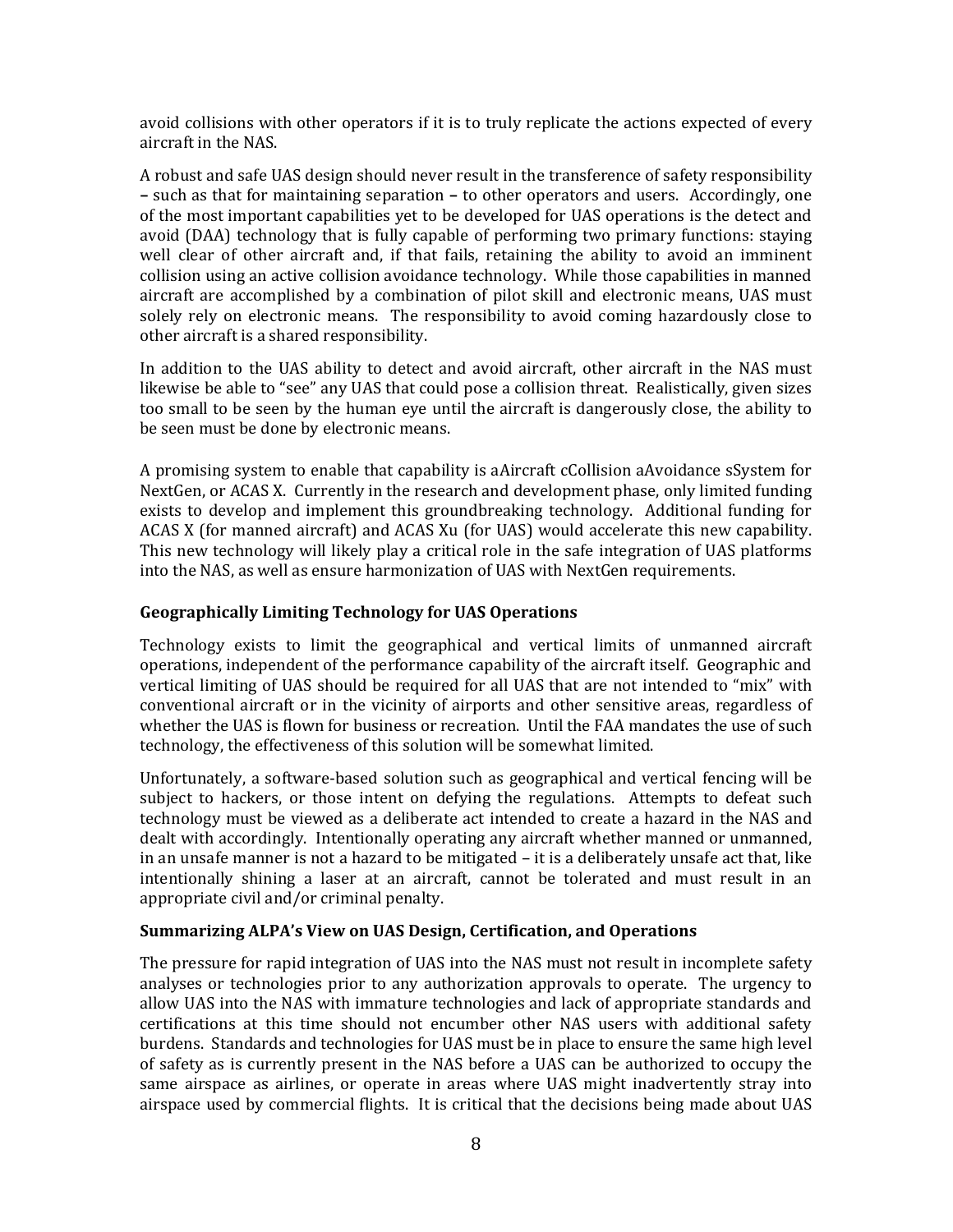airworthiness and operational requirements fully address safety implications and complete interoperability functionalities  $(e.g., detect and avoid capability)$  of these aircraft flying in, around, or over the same airspace as manned aircraft and, more importantly, airline aircraft. 

A well-trained and experienced pilot is the most important safety component of the airline system. The role of the pilot is a major area of concern within the UAS – and within the piloted-aircraft communities. UAS pilots should not be allowed to operate UAS in any commercial operation using non-licensed or private pilots.

It is impossible for a UAS pilot to react to anything other than an explicitly annunciated malfunction. A pilot on board an aircraft can see, feel, smell, and hear many indications of an impending problem and begin to formulate a course of action before even sophisticated sensors and indicators provide positive indications of trouble. This capability is necessarily lost without a pilot on board, so the margin of safety the pilot represents must be replaced by other means. UAS pilots should be trained, qualified, and monitored to meet the equivalent standards of pilots who operate manned aircraft in either private or commercial operations. 

### **ALPA Recommendations Pertaining to UAS Design and Operations**

- 1. A comprehensive, proactive UAS safety program should incorporate technology standards, safety analyses, certifications, and flight standards to ensure that introduction of UAS into the NAS will not degrade the existing NAS target level of safety.
- 2. Federal aviation regulations that specifically address UAS operators, operations, aircraft, and pilots must be developed. Any UAS-unique or UAS-specific regulations must be comparable and compatible with other existing regulations for other airspace users.
- 3. UAS are inherently different aircraft from manned aircraft and should be required to be equipped with safety-based technologies designed with both well clear and aActive collision avoidance functionalities at the heart of their system architectures to operate in normal and abnormal modes and conditions to maintain the current level of safety in the NAS.
- 4. Commercially operated UAS should be flown by pilots who hold a commercial license and an instrument rating to ensure the continuity of safety that now exists in the NAS.
- 5. Regulations containing certification standards, continuing airworthiness standards, and minimum equipment list requirements for UAS that are intended to operate commercially in the NAS must be developed.
- 6. Any person or persons in direct control of a UAS must be limited to the control of a single aircraft unless operations are conducted in special-use airspace.
- 7. Congress should work with industry stakeholders to develop an appropriate UAS integration funding mechanism.

## **Near‐Term Call for Action: A Four‐Part Solution**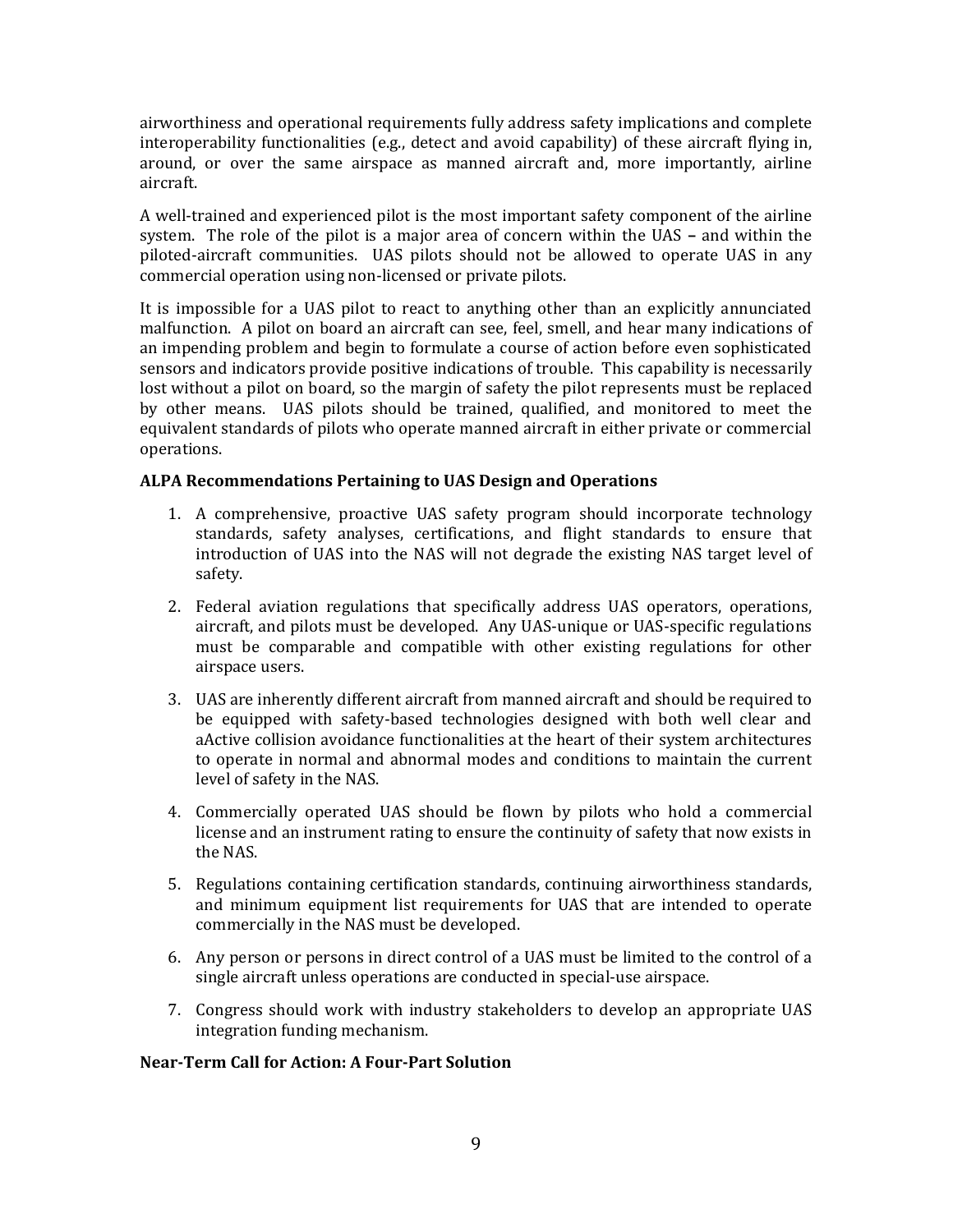With the anticipated sale of 1 million UAS in the next 90 days, there is an immediate sense of urgency that must be considered. ALPA believes that a significant step toward the eventual solution to safely integrating UAS into the NAS includes four fundamental elements: 

1. *Education:* Anyone who plans to fly UAS must understand the aircraft, the airspace, and the other aircraft that could be encountered while flying.

In the case of UAS that might be flown for compensation or hire in civil airspace, the pilot must hold a commercial pilot certificate to ensure he or she possesses the appropriate skill and experience to meet safety standards designed to protect the flying public.

Those flying UAS for recreational purposes must adhere to the FAA guidelines including potential minimum age requirements, keeping the UAS within line of sight, and flying at heights under 500 feet.

ALPA urges Congress to provide definitive authority and remove any ambiguity about the extent to which the FAA has the authority to regulate sUAS operated for recreation and hobby. However, in the absence of congressional clarification, we believe FAA may be able to utilize its authority to ensure the safety of the national airspace by regulating all aircraft operations including recreationally flown UAS. ALPA stands ready to assist the agency in the swift development of these regulations and help achieve our shared goal of ensuring the safety of air transportation.

Based on what the FAA has documented to date, the ongoing educational efforts under way by the FAA and recreational UAS segment are woefully inadequate. ALPA remains willing and able to assist.

- 2. *Registration:* Gathering basic information about the identity of the individual purchasing the UAS not only allows law enforcement authorities to identify the owner if the UAS were to encounter a problem, but it helps make clear the serious nature of operating a UAS in the U.S. NAS and the responsibility to safeguard public safety.
- 3. *Technology:* If UAS, either intentionally or unintentionally, are operated in airspace that airliners use, airline pilots need to be able to see them on cockpit displays, controllers need the ability to see them on their radar scopes, and UAS must be equipped with active technologies that ensure that the UAS is capable of avoiding collision with manned aircraft. In these types of operations, technology must enable the pilots to control and interact with them in the same manner as if the pilot were on board.

If a UAS is restricted by regulations from operating in a particular geographic area and/or altitude, it must have technology that cannot be overridden that limits the geographic areas and altitude in which it can operate. This may include permanent locations such as the White House and all public airports, as well as temporary restrictions such as for wildfires or natural disaster areas.

4. *Penalties and enforcement:* UAS pilots must be properly trained and understand the consequences of possible malfunctions. Anyone flying a UAS that is a hazard to other aircraft in the airspace, especially those who choose to do so recklessly near airports, must be identified and appropriately prosecuted. We support the